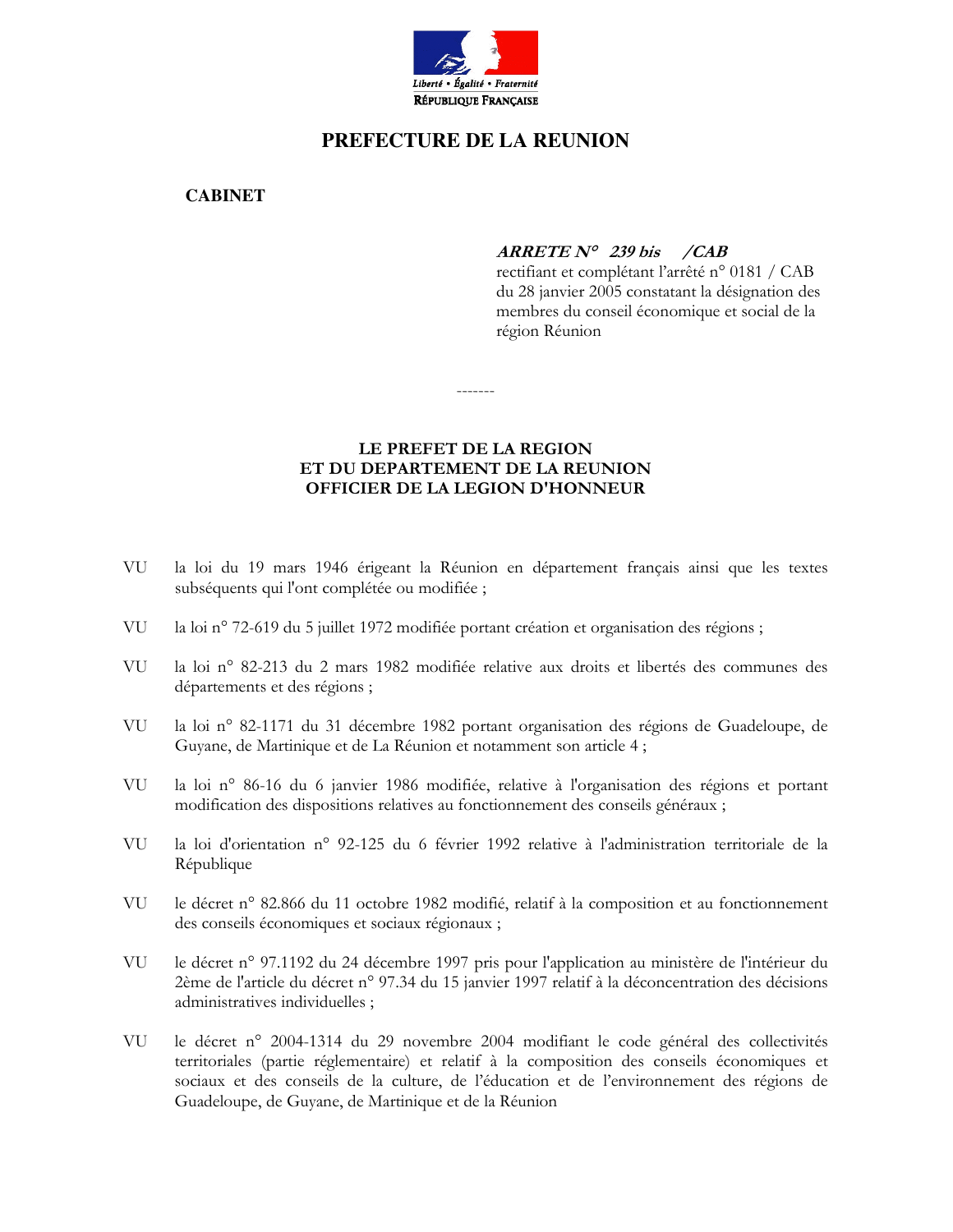VU les désignations auxquelles ont procédé les associations et organismes mentionnés dans le décret;

VU l'arrêté préfectoral n° 0181 du 28 janvier 2005 constatant la désignation des membres du conseil économique et social de la région Réunion;

SUR proposition du directeur de cabinet ;

#### **ARRETE**

#### ARTICLE 1<sup>er</sup> : L'article 1<sup>er</sup> de l'arrêté du 28 janvier 2005 est modifié et complété ainsi qu'il suit :

#### Sont ajoutés en tant que représentants des entreprises et activités professionnelles non salariées (1<sup>er</sup> collège)

| - M. Frédéric FOUCQUE   | pour la fédération des commerçants et le syndicat de<br>l'importation et du commerce de la Réunion;                                                     |
|-------------------------|---------------------------------------------------------------------------------------------------------------------------------------------------------|
| - M. Joël MONGIN        | pour la fédération nationale des transporteurs routiers de la<br>Réunion (FNTR) et le syndicat réunionnais des transporteurs de<br>marchandises (SRTM); |
| - M. Yvès-Claude HOARAU | pour la confédération générale des petites et moyennes<br>entreprises (CGPME);                                                                          |

### Est ajouté en tant que représentant des syndicats de salariés (2ème collège)

| - M. Patrick BEYRONNEAU | pour l'union interprofessionnelle de la Réunion C.F.D.T. |
|-------------------------|----------------------------------------------------------|
|                         | (U.I.R./CFDT)                                            |

### Dans le 2<sup>ème</sup> collège, pour l'union de la Réunion CFE/CGC, lire :

M. Daniel THIAW WING KAI et non M. Daniel THIAW KING HAI;  $\Box$ 

#### et pour  $PUIR/CFDT$ , lire :

Mme Marie-Andrée LAFITTE et non Mme Andrée LAFITTE.

#### Sont désignés en tant que personnalités qualifiées (4ème collège)

- M. Gérard ETHEVE

- Mme Michèle ANDRE